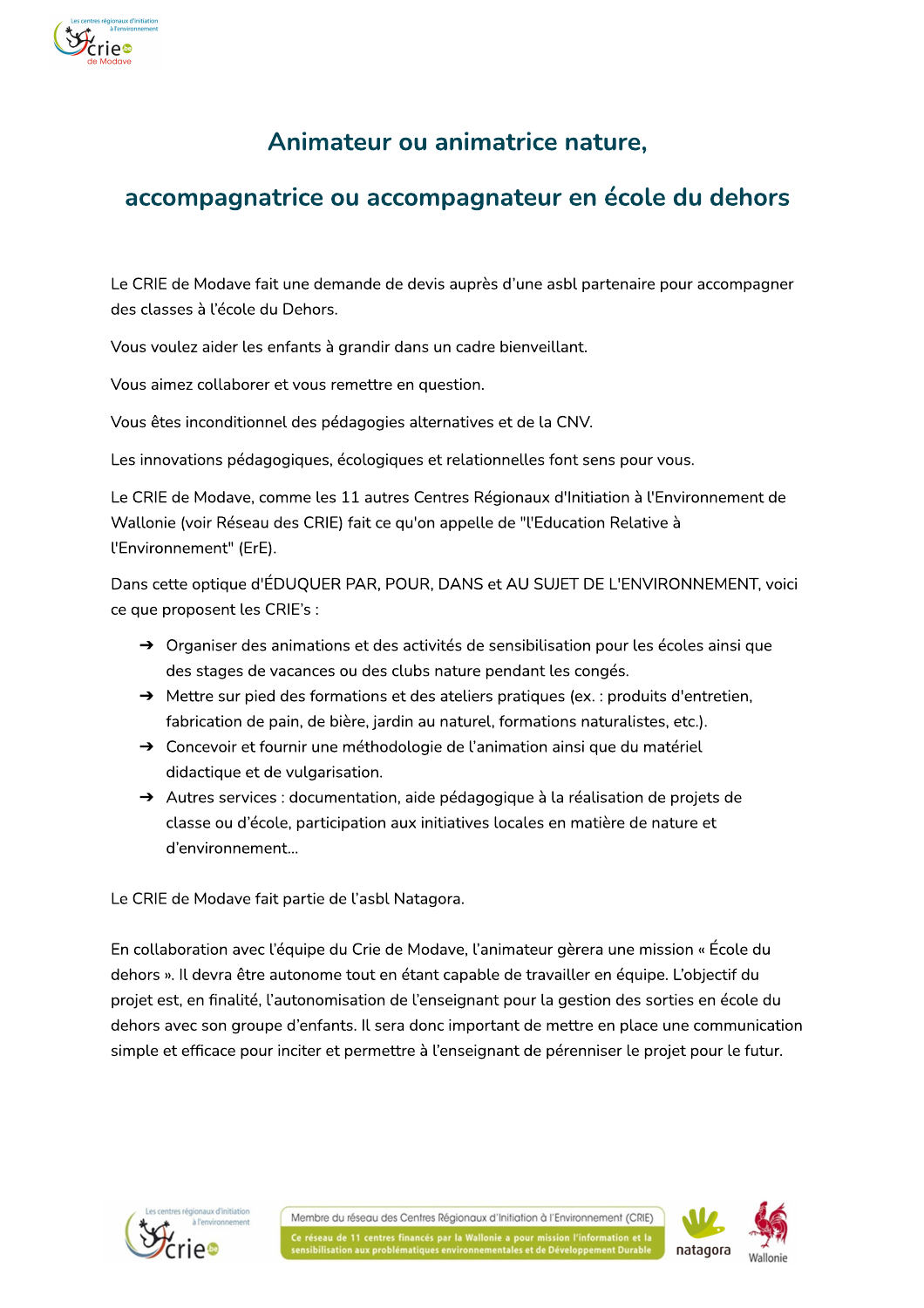

#### Le devis comprendra :

- → 64 demi-journées (3h) d'accompagnement d'enseignants en projets «Ecole du Dehors »
- A fixer le calendrier des concertations et des animations d'un commun accord avec l'enseignant
- → préparer et ranger son matériel pour chaque sortie
- → évaluer sa collaboration avec les enseignants et le CRIE
- A Participer à des temps d'échange sur sa pratique lors de réunions pédagogiques avec les animateurs du CRIE (3 heures réparties 5 fois sur l'année scolaire)
- $\rightarrow$  Participer à la préparation et à l'animation de trois après-midi rencontres entre enseignants.
- → 2 jours de mise au vert avec l'équipe pédagogique du Crie.

#### Le devis ne comprendra pas :

> Les frais de déplacements qui seront comptés en surplus du devis selon les barèmes en vigueur au Crie de Modave (actuellement : 0,366€/km)

#### Le Crie s'engage à:

- > Collaborer étroitement avec l'animateur tout au long de la période.
- → Mettre le matériel non consommable à disposition, les "alimentaires" étant à charge des enseignants.
- > Donner l'accès à la bibliothèque du Crie, photocopieuse, plastifieuse...

### Profil:

- $\rightarrow$  Vous témoignez d'une expérience et d'une pratique professionnelle concrètes d'au moins 3 ans en animation en "pleine nature" et plus particulièrement en école du dehors avec des groupes d'enfants de maternelles, de primaire, de secondaire normal ou spécialisé.
- A Posséder des connaissances naturalistes généralistes.
- → Connaître le milieu de l'éducation à l'environnement et les méthodes pédagogiques d'apprentissage.
- → Etre capable de gérer un projet dans sa globalité.
- $\rightarrow$  Être nécessairement autonome dans le travail tout en étant capable de s'intégrer et de travailler en équipe.
- Avoir de très bonnes capacités rédactionnelles et orales.
- → Compléter un agenda commun, partager le contenu de ses activités et donner du feed-back à l'équipe d'animateurs.